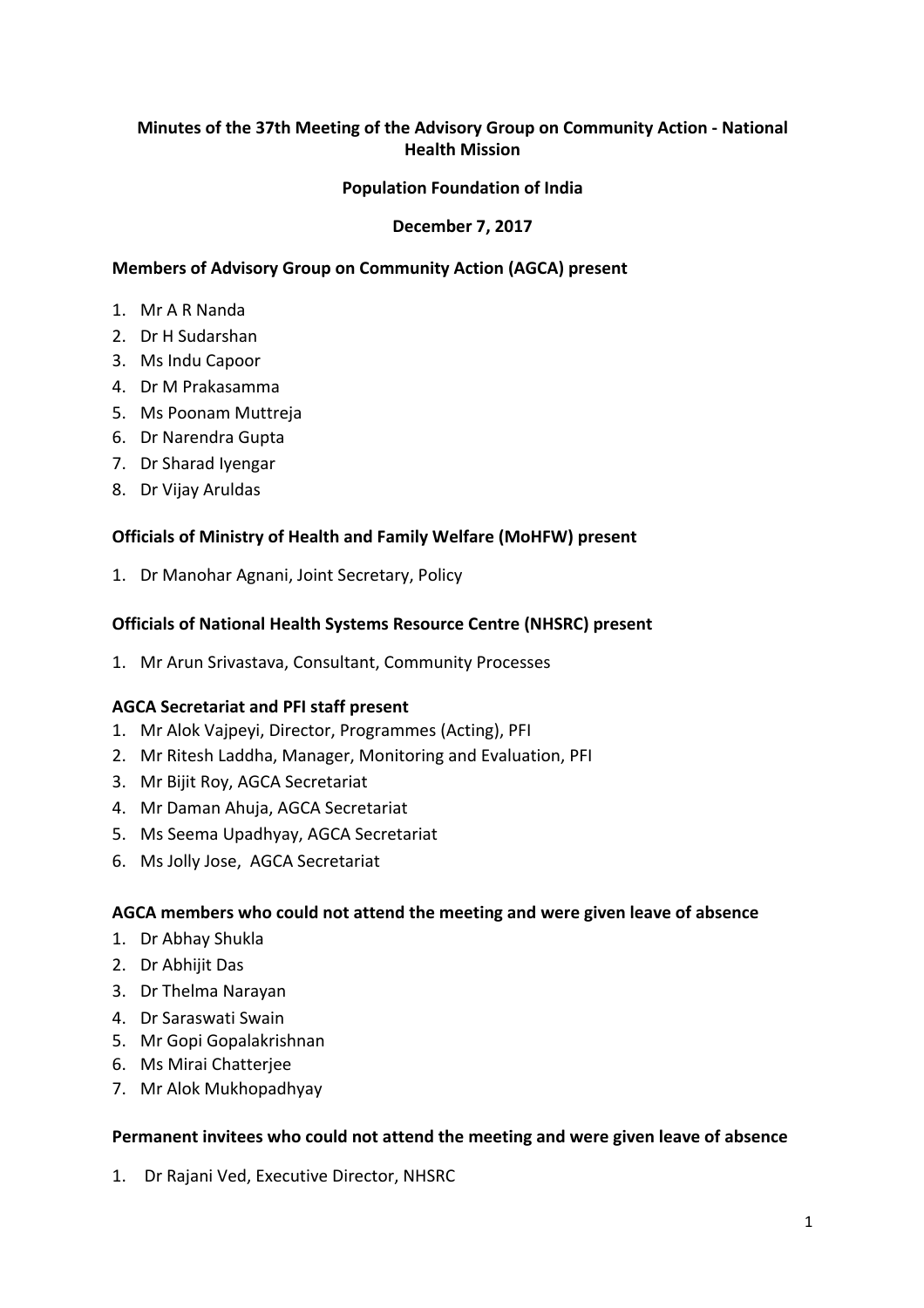Ms Poonam Muttreja welcomed Dr Manohar Agnani, Joint Secretary, Policy, MoHFW and the AGCA members to the 37th meeting of the Advisory Group on Community Action (AGCA). Ms Muttreja requested Dr Manohar Agnani to chair the meeting.

The objectives of the meeting were to:

- 1. Share an update on the current programme priorities under the National Health Mission (NHM) by Dr Manohar Agnani.
- 2. Share updates on 'Strengthening Community Action for Health (CAH) under the National Health Mission' programme for the period July 2017 to November 2017.
- 3. Share AGCA's observations from the 11th Common Review Mission (CRM) on the Community Processes components.
- 4. Discussions on:
	- i) National Consultation on CAH
	- ii) Review of CAH implementation in the states.

This was followed by a round of introductions by Dr Manohar Agnani, AGCA members and the AGCA Secretariat team.

Members confirmed the minutes of the 36th AGCA meeting held on June 15, 2017.

# 1. Brief on Current Programme Priorities under the National Health Mission (NHM)

Dr Manohar Agnani, Joint Secretary, Policy, MoHFW shared the following:

- Community-based approaches have worked in addressing malnutrition and on creating awareness on the Pre-Conception and Pre-Natal Diagnostic Techniques (PCPNDT) and Medical Termination of Pregnancy (MTP) Acts etc. This should be included in the community action for health agenda.
- The expenditure on health is planned to be increased from 1.1 per cent to 2.5 per cent of the Gross Development Product (GDP) by the year 2025, as envisaged in the National Health Policy, 2017. In addition, the share of the budget for primary health care will be increased from the existing level of around 51 per cent to 65-70 per cent.
- Currently, the proportion of investment in health is 32 per cent and 68 per cent by the Central and State Governments, respectively. The Central Government's investment in the NHM needs to be increased from the current level of Rs 50,000 crores to Rs 2,00,000 crores by the year 2025 to address the current priorities in health. In addition, greater resource commitments need to be made by the State Governments for the health sector, which is a concern for many states.
- The current structure for Primary Health Care is fragmented and underutilised. The MoHFW is therefore now shifting the focus from selective to Comprehensive Primary Health Care using the continuum of care approach.
- The Comprehensive Primary Health Care model will focus on providing a range of services, such as the management of communicable and non-communicable diseases, mental health, geriatric care, eye and ear, nose and throat (ENT) care, along with adolescent, maternal and child health services.
- The first level of screening for an early identification of non-communicable diseases will be carried out at the community level by the frontline health workers. The ASHAs are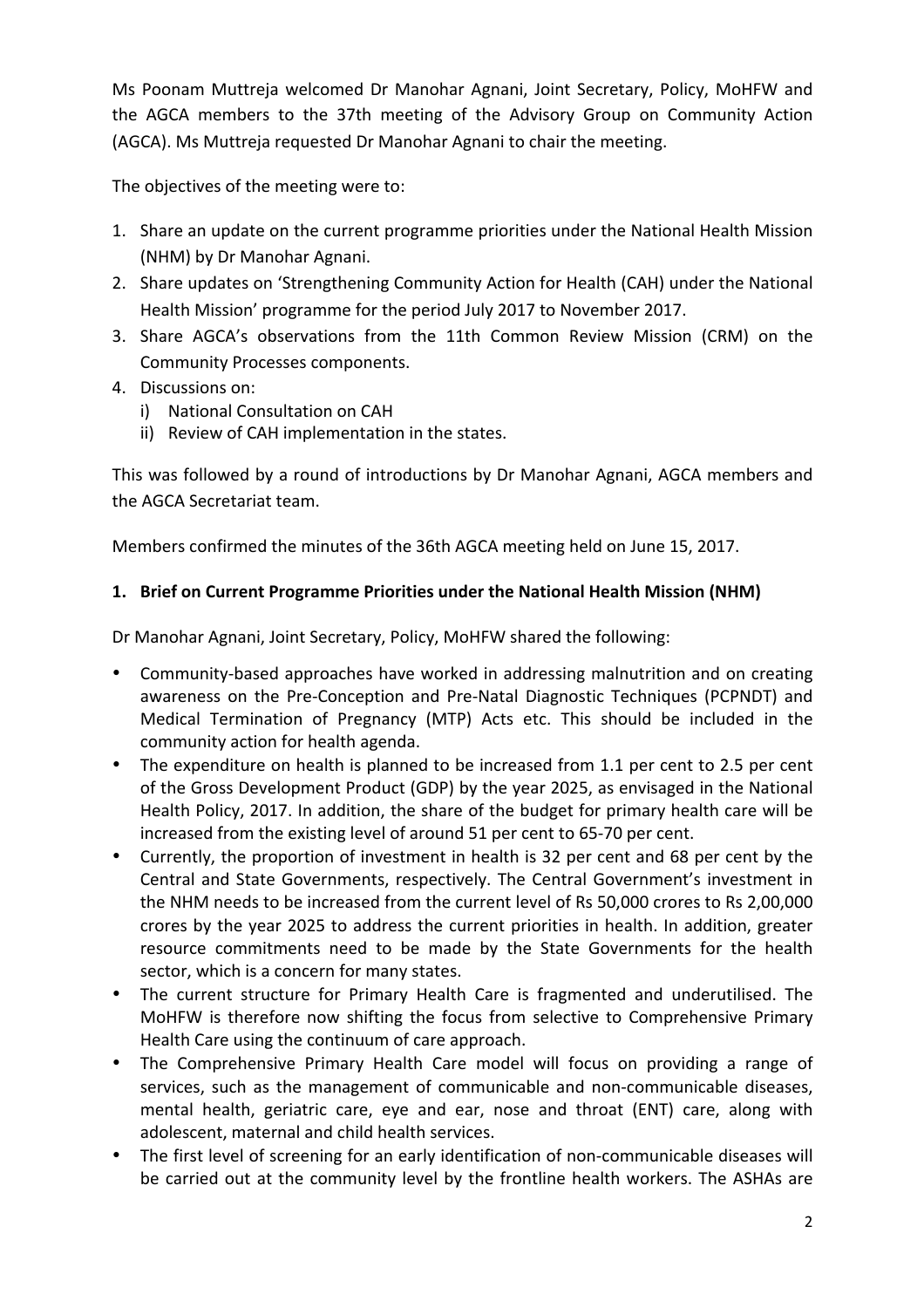being capacitated to do this. In addition, a strong referral mechanism and protocols will be institutionalised at the Primary Health Care (PHCs) and Community Health Centers (CHCs) and District Hospitals (DHs) to deliver the entire package of comprehensive health care services.

- The District Hospitals need to be strengthened with well-equipped laboratories so that they are able to provide the entire range of diagnostic facilities and don't have to rely on outsourcing services through public private partnerships (PPPs). This includes the provision of the following mandated diagnostic services: 9 for Sub-Health Centres (SHCs), 17 for PHCs, 34 for CHCs and 56 for DHs. This is an essential step towards reducing out-of-pocket expenditure.
- All the SHCs will be upgraded into 'Health and Wellness Centres (HWCs)' in a phased manner. A Community Health Officer (CHO) and two health functionaries - Multipurpose Workers – Male and Female (equivalent to an ANM) will be posted at these centres.
- There are plans to build the capacity of Ayurveda doctors, BSc qualified nurses and fresh graduates on public health and who will be posted as CHOs at the HWCs. The Indira Gandhi National Open University (IGNOU) is offering a six month bridge course in Bachelor in Science (BSc) in Public Health, with support from the MoHFW. States are being encouraged to enroll their staff to undertake the course. The plan is to develop a cadre of around 1.2 million CHOs in the near future.
- The MoHFW and the Ministry of Women and Child Development are jointly developing a common information system to capture data on women and children's health and nutrition. This will avoid data duplication and mismatch and improve planning at all levels.
- The government is developing software for maintaining electronic health records for all citizens. This will help in improving access to client records and facilitate prompt treatment.

AGCA members made the following points:

- Besides BSc qualified nurses and AYUSH doctors, the General Nurse Midwives (GNMs) may also be included in the Bridge Programme for CHOs.
- Focus should be on ensuring delivery of quality health services through the public health facilities rather than investing resources in health insurance schemes.
- Community level screening for non-communicable diseases will increase the demand of services. The public health facilities should have an adequate availability of staff, medicines, diagnostic services and referral mechanisms in place to cater to the additional client load. Otherwise, the private health sector could take advantage of the gaps in the public health care system, resulting in increased out-of-pocket expenditure for clients.
- In many states, the ASHAs are being encouraged by the private sector to refer patients to them. Therefore, there is a need to monitor and track referrals by the ASHAs at the community level.
- The processes of Community Needs Assessment and bottom-up planning should be strengthened as it helps in the identification and incorporation of the local needs and aspirations into the District and State Programme Implementation Plans (PIPs).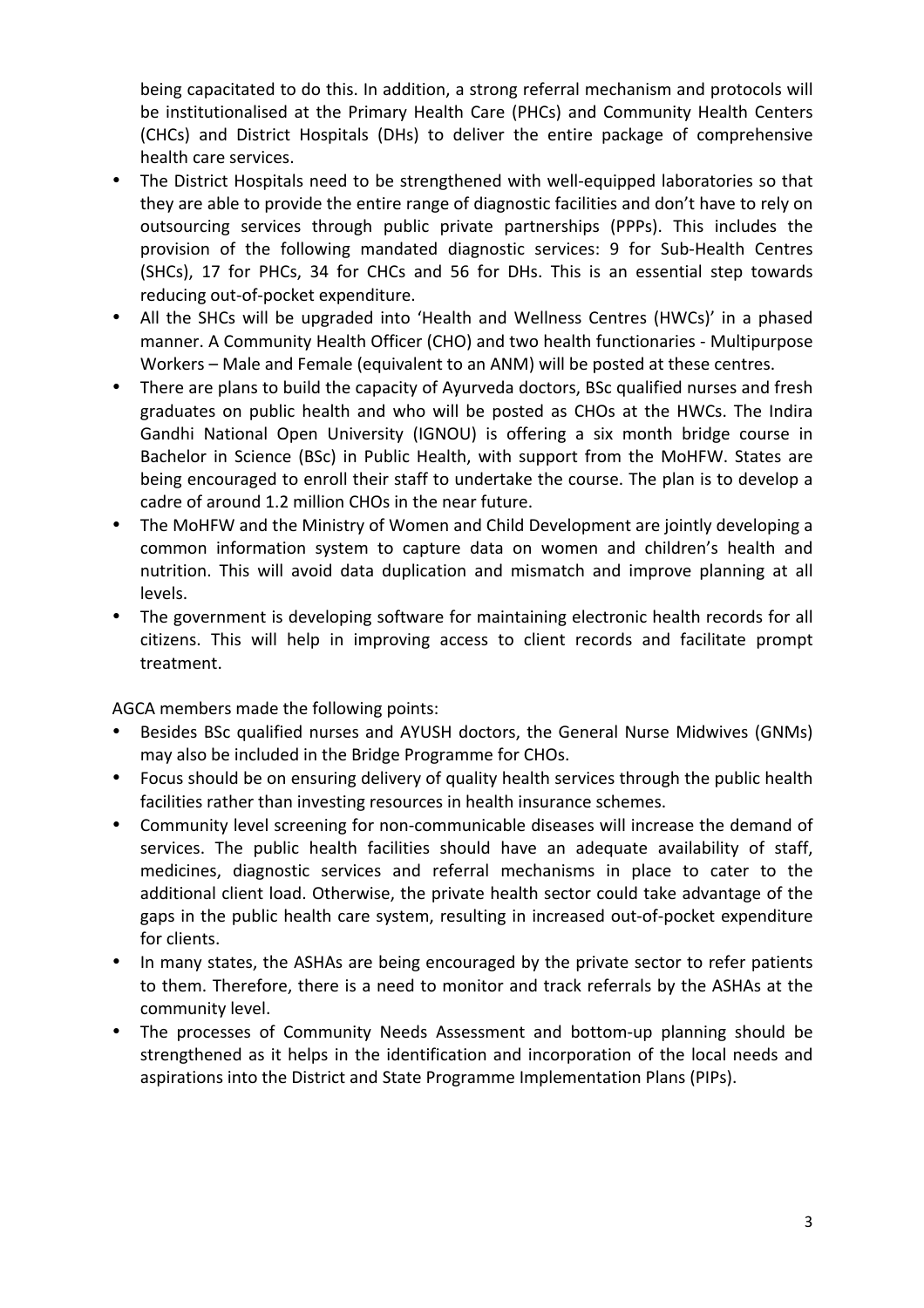Dr Agnani sought support from the AGCA members on the following:

- Development of referral protocols for the treatment of non-communicable diseases. The MoHFW will invite Dr H. Sudarshan and Dr Sharad Iyengar (AGCA Members) to be part of the working group.
- Support the MoHFW in undertaking concurrent monitoring of the functioning of Health and Wellness Centres.

# 2. Update on Progress of AGCA Activities for the Period July 2017 to November 2017

An update on the 'Strengthening Community Action for Health under the National Health Mission' programme was shared with the MoHFW and AGCA members.

The AGCA Members and the Secretariat requested support from Dr Agnani in finding a resolution to the following issues:

- The lack of approval of funds in the State PIPs, has stalled the implementation of CAH processes in Karnataka and Punjab.
- The progress in implementation of CAH in Madhya Pradesh has been adversely affected due to the transfer of the Deputy Director and State Nodal Officer for CAH.
- The state of Meghalaya is finding it difficult to allocate costs for organising review meetings of the Block and District Level Planning and Monitoring Committees as they have various priorities to support from the A.10.4.4 FMR code. This stems from the fact that the budget for CAH has been approved under two different Financial Management Regulation (FMR) codes of the PIP i.e. B-15.1 (CAH) and A.10.4.4 (Strengthening Others – a common pool for programme management).
- It is a challenge to scale up CAH processes through the ASHA support structure due to their competing priorities, varying interests and abilities to facilitate monitoring of accountability processes.
- The MoHFW could consider the inclusion of AGCA members and Secretariat staff in the State PIP review processes and participation in the National Programme Coordination Committee (NPCC) meetings.
- There is a need to approve the resources requested by the states for the development and printing of monitoring tools, organising Jan Samwads and regular mentoring of CAH processes in the field in the PIPs.
- Share the MOHFW's inputs on the CAH training manual.

Dr Manohar Agnani made the following points:

- The MoHFW will review at the PIP approvals for Punjab and Karnataka.
- He will speak to the Principal Secretary, Department of Health, Government of Madhya Pradesh with regard to the transfer of the Deputy Director and State Nodal Officer for CAH.
- The inclusion of AGCA members and Secretariat staff in the State PIP review processes could create a conflict of interest. The AGCA can communicate directly with the MoHFW regarding the State PIP approvals.
- The MoHFW will try to ensure that funds requested by the states for CAH implementation is approved in the PIPs under a specific FMR code.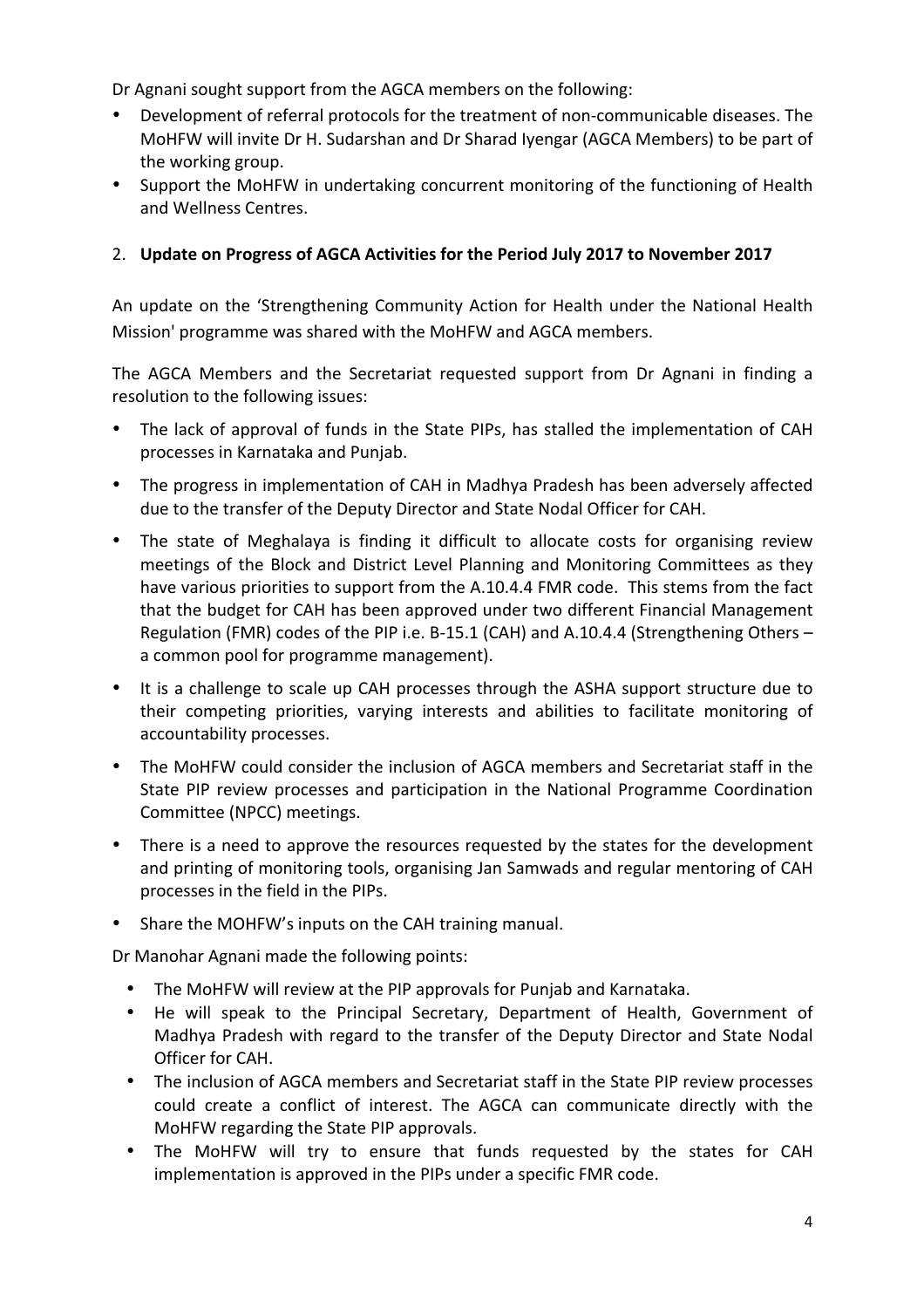Mr Arun Srivastava (Consultant Community Processes, NHSRC) requested the AGCA members and the Secretariat to provide support to the states in implementing the MoHFW's Village Based Initiative to Synergise Health, Water and Sanitation (VISHWAS) initiative.

## **3.** Sharing of observations from the 11th Common Review Mission on Community **Processes**

The AGCA members and the Secretariat team participated in the 11th Common Review Mission (CRM) organised between November 3 and 10, 2017 in 7 states: Assam, Bihar, Chhattisgarh, Jharkhand, Karnataka, Manipur and Uttar Pradesh.

The key discussion points were:

- The present format of the National CRM Dissemination Meeting does not allow much scope for detailed discussions with the states on the critical findings or on addressing the issues and gaps identified. It was suggested that the MoHFW could consider organising state level meetings wherein the key issues and compliance on the recommendations of the CRM could be discussed in detail with the Chief Secretary, the Principal Secretary, Department of Health, the state NHM Mission Director and the state NHM team. Selected State CRM team members and the AGCA members can be invited to participate in the state meetings.
- Dr Manohar Agnani agreed to discuss this issue with Mr Manoj Jhalani, Additional Secretary and Mission Director, NHM, MoHFW. Dr Agnani requested more AGCA Members to participate in the next round of the CRM.

#### **Discussions on AGCA Priorities: National Consultation on Community Action for Health**

The AGCA on behalf of the MoHFW is planning to organise a National Consultation on CAH on January 24, 2018 at the India International Centre, New Delhi. Officials from the MoHFW, State NHM Mission Directors, State Nodal Officers and Civil Society Organisations from across the country will participate. A draft agenda of the consultation was shared with the MoHFW and AGCA Members for inputs.

Dr Agnani proposed that the AGCA Secretariat request Mr Manoj Jhalani, Additional Secretary and Mission Director, NHM, MoHFW to confirm his availability to participate in and deliver the key note address at the National Consultation. Based on his confirmation, he would send an invitation letter to the State Mission Directors.

The AGCA members thanked Dr Agnani for sparing his valuable time to participate in the meeting and his commitment towards strengthening community action and accountability processes under the NHM.

## **Compliance on Action Points from the 36th AGCA meeting**

Mr Bijit Roy shared an update on the Action Taken on points identified at the 36th AGCA meeting.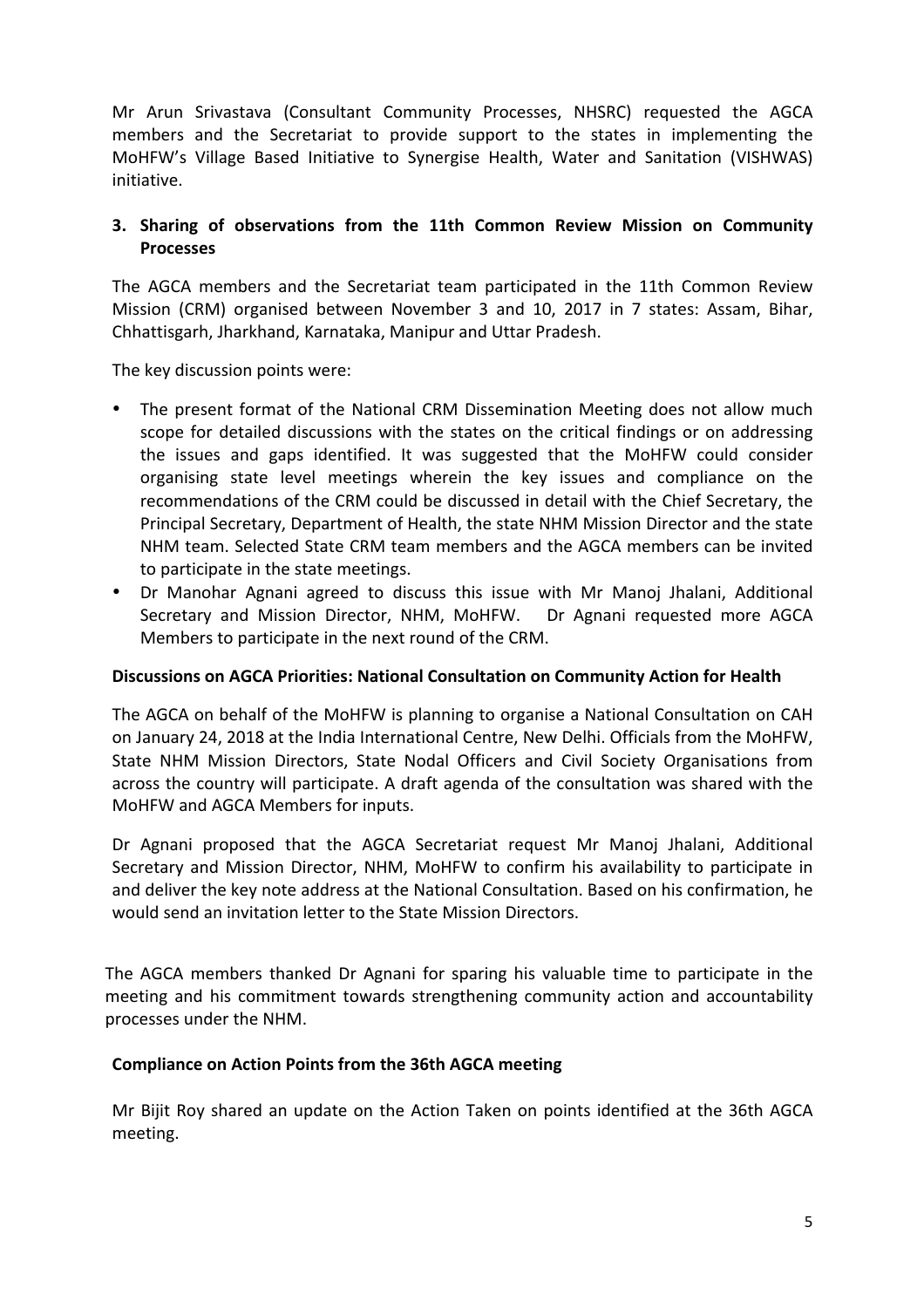| SI.<br>No. | <b>Action Points</b>                                                                                                                          | <b>Responsibility</b>         | <b>Action Taken</b>                                                                                                                                                                                                                                                                                                                                                         |
|------------|-----------------------------------------------------------------------------------------------------------------------------------------------|-------------------------------|-----------------------------------------------------------------------------------------------------------------------------------------------------------------------------------------------------------------------------------------------------------------------------------------------------------------------------------------------------------------------------|
| 1.         | Undertake periodic reviews<br>of CAH implementation in<br>the states.                                                                         | <b>AGCA Secretariat</b>       | AGCA Members and Secretariat Team<br>participated in the 11th Common<br>Review<br>Mission in<br>seven<br>states:<br>Assam, Bihar, Chhattisgarh, Jharkhand,<br>Karnataka,<br>Manipur<br>and<br>Uttar<br>Pradesh.<br>Review of CAH implementation was<br>undertaken in 14 states: Assam, Bihar,<br>Gujarat, Jharkhand, Madhya Pradesh,<br>Manipur,<br>Meghalaya,<br>Nagaland, |
|            |                                                                                                                                               |                               | Odisha, Rajasthan, Sikkim, Tripura,<br>Uttar Pradesh and Uttarakhand.                                                                                                                                                                                                                                                                                                       |
| 2.         | Share AGCA's inputs on the<br>Health<br>National<br>Policy<br>Implementation Framework<br>with the MoHFW and the<br>NHSRC.                    | <b>AGCA Secretariat</b>       | Inputs were shared on November 30,<br>2017.                                                                                                                                                                                                                                                                                                                                 |
| 3.         | <b>Discussions</b><br>with<br>the<br>MoHFW on the continuation<br>of State Nodal Organisations<br>for CAH implementation.                     | <b>AGCA Secretariat</b>       | The issue was discussed with Dr<br>Manohar Agnani, Joint Secretary,<br>Policy, MoHFW, on November 2, 2017.                                                                                                                                                                                                                                                                  |
| 4.         | <b>Organise National</b><br>Consultation to<br>commemorate 10 years of<br>CAH.                                                                | <b>AGCA Secretariat</b>       | Consultation to be organised on<br>January 24, 2018 in New Delhi. Agenda<br>shared for inputs with the MoHFW on<br>December 8, 2017.                                                                                                                                                                                                                                        |
| 5.         | Finalise<br>share<br>the<br>and<br>Decentralised<br>Participatory<br>Planning<br>(DPHP)<br>Health<br>Guidelines with the MoHFW<br>for inputs. | NHSRC and AGCA<br>Secretariat | DPHP Guideline was shared with the<br>MoHFW on December 1, 2017.<br>Meetings were organised with state<br>NHM teams in Bihar, Rajasthan and<br>Uttar Pradesh to initiate the DPHP<br>process.                                                                                                                                                                               |

#### 4. Discussions on AGCA Priorities: Review of CAH implementation in the states

Mr Bijit Roy briefed that the AGCA team had presented its work on CAH at the PFI Governing Board Meeting organised in September 2017. Members of the Board suggested that the AGCA team review and analyse the community monitoring data for the last five years to assess the results and outcomes (on what has worked and what has not worked) from the CAH process in the states. The Secretariat has analysed the recent data from two states: Bihar and Maharashtra, where the community monitoring processes have been undertaken systematically over the last five years. However, in states such as Madhya